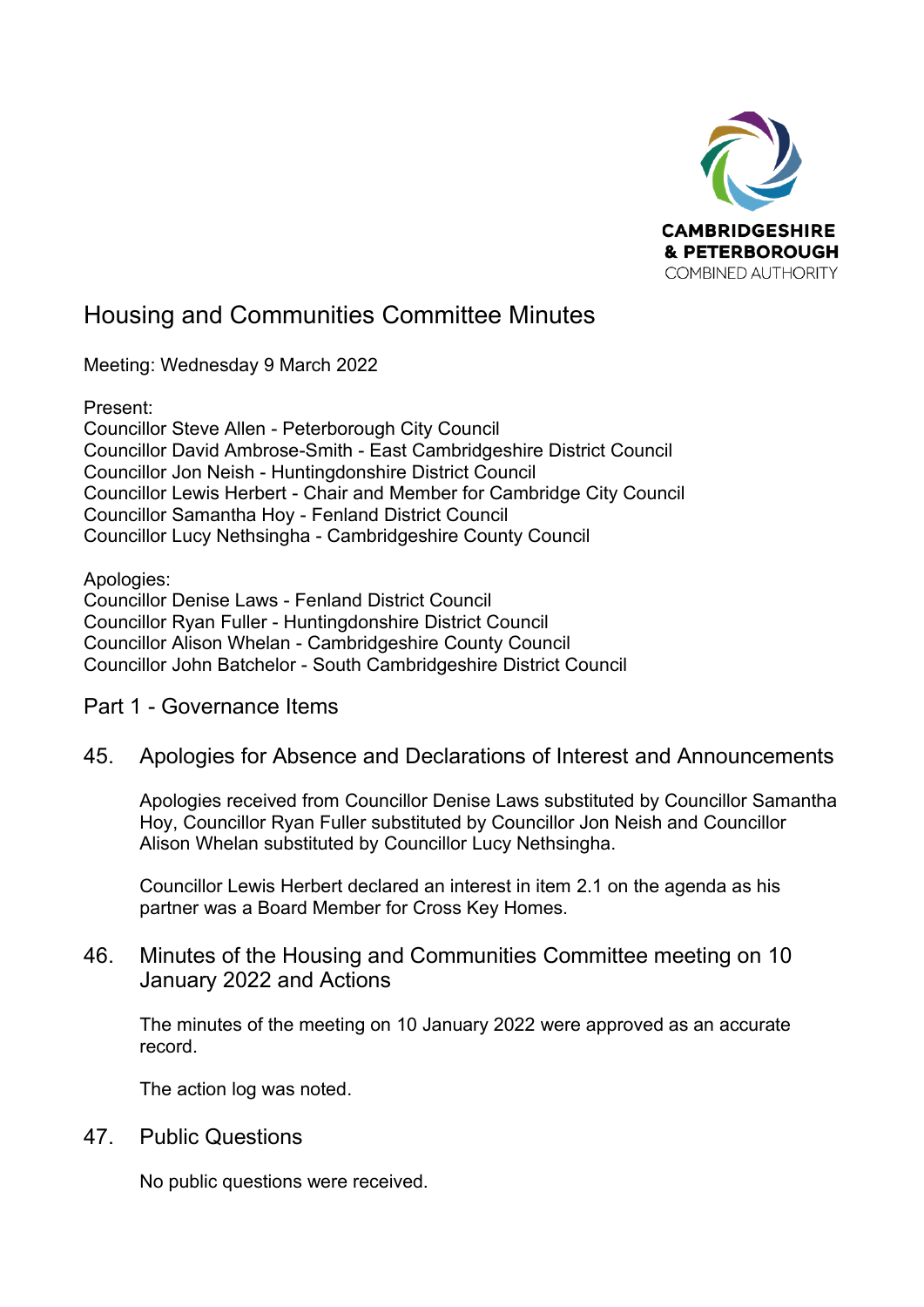# Part 2 - Programme Delivery

48. Implementation Update of the 2021-22 Affordable Housing Programme

The Committee received a report that gave an update on the implications for the revised Affordable Housing Programme for the period April 2021 to March 2022 and potential implications for the Combined Authority for its housing activity from April 2022 onwards.

Introducing the report the Director of Housing and Development updated the Committee on a number of points including:

- The 'original' Affordable Housing Programme that ended on 31 March 2021 had 37 schemes with allocated funding, totalling 733 housing units started on site with 335 of those homes now completed. The schemes in the 'original' programme had £26.1 million of grant committed to them and included the five loan schemes originally intended to be part of a revolving fund.
- For the Affordable housing programme in its new form for the period April 2021 to March 2022 there were 18 potential schemes delivering 1,188 units to be supported and financed with £18.7 million of additional grant funding. The Combined Authority expected to deliver 839 unit starts requiring approximately £6 million of additional grant funding.
- The anticipated additional affordable housing unit numbers being delivered for the original period March 2017 to March 2022 was expected to be 1,572 units. There was a risk around the six projected schemes starting on site by 31 March 2022. The Combined Authority were confident that all would start on site by 31 March 2022. The average grant subsidy per unit was approximately £40,000.
- Five schemes comprising 244 additional affordable housing units in the 2021/22 affordable housing programme had started on site.
- There were six housing schemes still to officially start on site before 31 March 2022 and the current status of each was outlined in the report.
- A paper on what the future options and what the role might be for the CPCA in housing was in the CPCA forward plan to go to Board on 1 June 2022. Prior to this it was intended to hold a workshop with CPCA constituent officers and housing delivery partners to hear views and test opinion, to be followed with a workshop with Housing Committee and Board Members. Invitations and a programme for this activity would be issued in due course.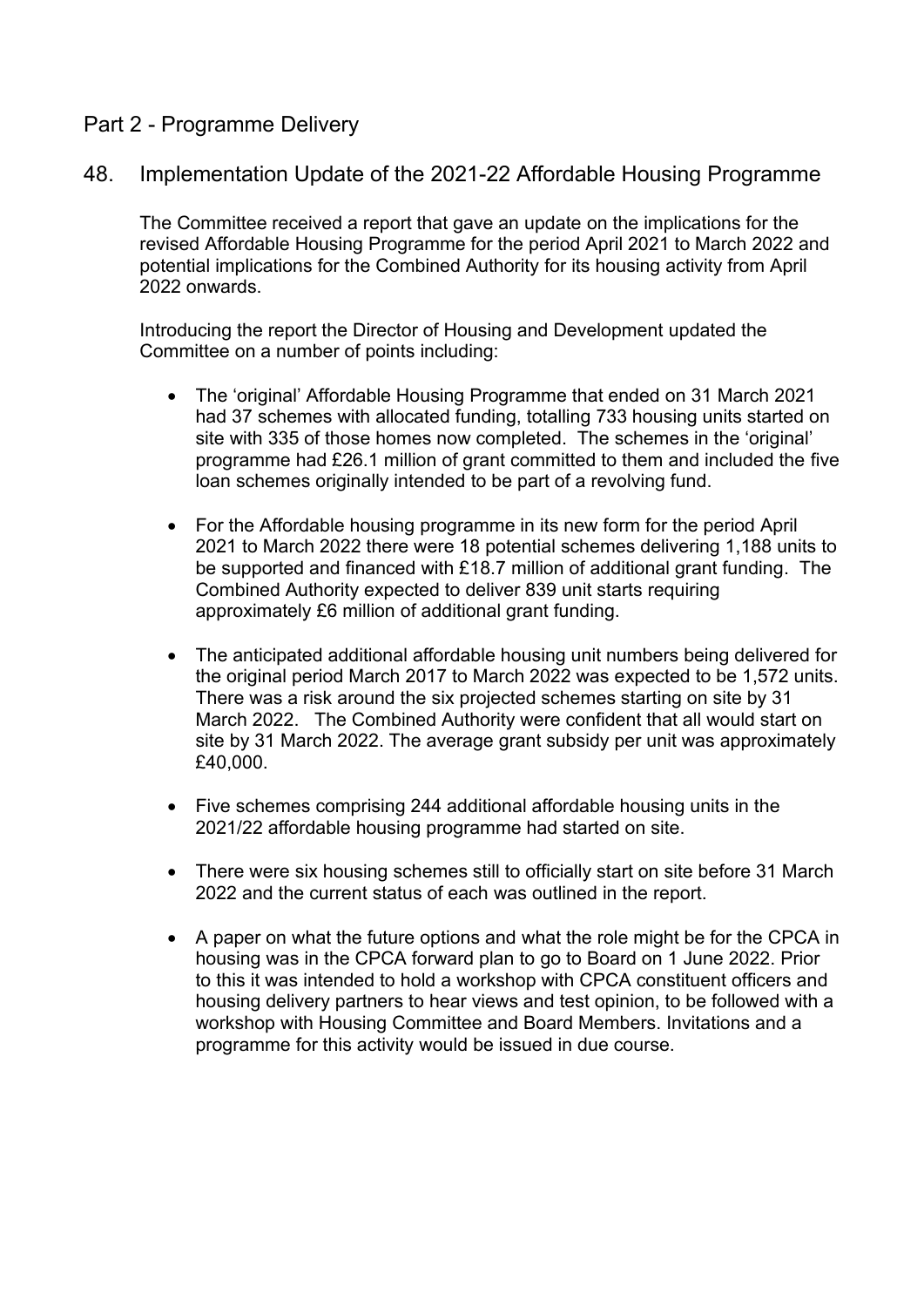Discussing the report Members:

- Sought further clarity on the schemes highlighted in paragraph 2.15 of the report that were still officially to start on site. In particular the Chair sought further details on the Northminster Scheme. The Director of Housing and Development explained that the Northminster grant was just over £12.5 million and the latest information that the Combined Authority had received was that the Asbestos stripping had been done and there had been sone initial works starting to happen on site but had been advised that the full start would be on 14-15 March 2022.
- Queried whether the Stanground Project had received planning approval. Officers clarified that Peterborough City Council Housing Officers were still expecting to hear from the Planning Officers. The Director of Housing and Development stated that this would be followed up and an update provided to the Committee as soon as possible. ACTION
- Questioned how much of a risk there was with the remaining schemes still to start on site and what actually constituted a start on site. The Director of Housing and Development clarified that there did not need to be a physical start on site as long as the main contract was instructed for the initiation of the development, that this would count as a start on site.
- Queried when members would receive further information on the upcoming workshops. The Director of Housing and Development explained that there were ongoing discussions regarding the dates and format of the sessions and that the dates would be circulated to Members within the week along with some additional paperwork. He explained that relevant information from the initial officer workshop would be circulated to Members ahead of their workshop. He explained that the output from both of the workshops would then be fed into the report going to the Combined Authority Board on 1 June.

It was resolved unanimously to:

a) Note the progress in delivering the CPCA 2021/22 Affordable Housing Programme.

# 49. Housing Loans Update Report

The Committee considered a report that provided an update on the current position concerning receipt of loan repayments that were required to fund the 2021-2022 Affordable Housing Programme.

Introducing the report officers updated the Committee on a number of points including:

• The revolving fund initiative committed a total of £51.167 million through five loans to development companies to fund delivery of 54 affordable units. In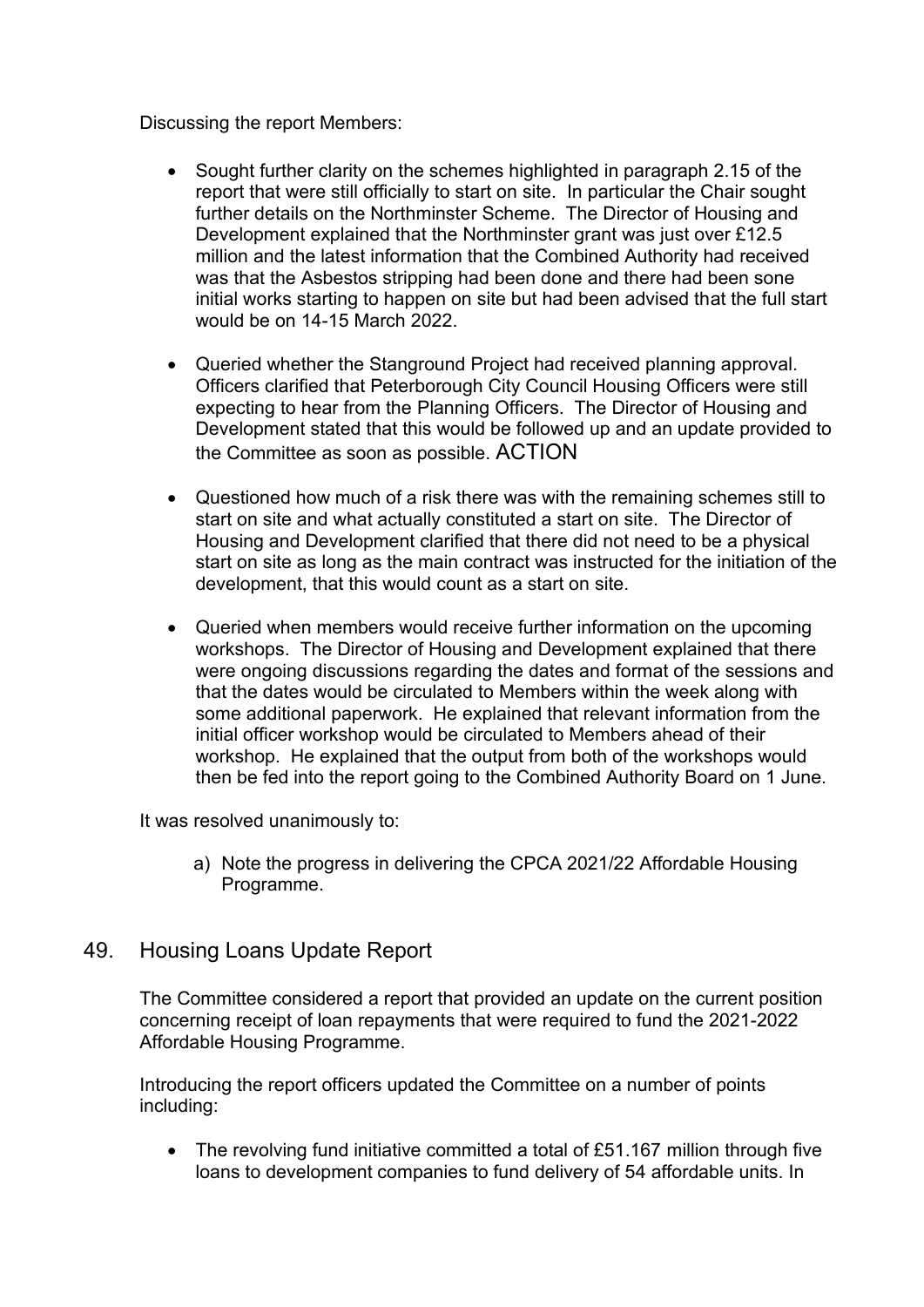August 2020, the Combined Authority Board approved loan extensions and interest free periods to reflect the detrimental impact upon delivery of projects caused by the Covid pandemic.

- The table at 2.6 of the report highlighted the headline detail of each loan. Officers in particular highlighted the following points with regards to each loan:
	- o East Cambridgeshire Trading Company (ECTC) received a loan of £6.5 million for 19 Affordable units at West End Gardens in Haddenham. There were no anticipated problems associated with this scheme and the loan was due to be paid by 31 March 2023.
	- o Laragh Development received a loan of £4.84 million for four affordable units at their scheme at Forehill in Ely. In January 2022 the Combined Authority Board agreed a further three-month extension to the loan, due to the impact of the COVID pandemic. The scheme consists of 21 market units and at 28 February 13 units had been exchanged, seven were reserved and one agreed sale had fallen through. The loan was expected to be repaid by 7 May 2022. Officers were closely monitoring the project and conducting routine inspections.
	- o Laragh Developments received a loan of £5.78 million for five affordable units at Linton Road, Great Abington and the loan was repaid earlier than the redemption date of 24 May 2022.
	- o Laragh Developments received a loan of £9.64 million for ten affordable units at Histon Road, Cambridge and the loan was expected to be repaid by March 2023 in advance of the loan repayment date.
	- o East Cambridgeshire Trading Company (ECTC) received a loan of £24.4 million to refurbish 92 former MOD homes at the at the Former MoD site in Ely including 15 affordable units that were proposed to transfer to a Community Land Trust. On the 28 February 2022 the balance of the loan was £21.522m and that the loan was forecast to be circa £2 million behind what had been forecast and that there was a high probability that the full cash flow would not be achieved and repayment by March 2023 was considered to be at risk. Officers were informed that £410,000 had been removed from the construction project to reflect that some units were to be sold as seen, accelerate the cashflow. Additional options available to the borrower include refinancing, portfolio transfer, accelerating volume of sales with a block investment sale or utilising company reserves to clear the balance. The loan was due to be repaid by 21 March 2023 and no direct intervention could be taken by the Combined Authority unless the loan was defaulted. ECTC had been asked to confirm that they were considering other contingency measures and what they might be. Officers continued to monitor the situation and would provide updates to the Committee.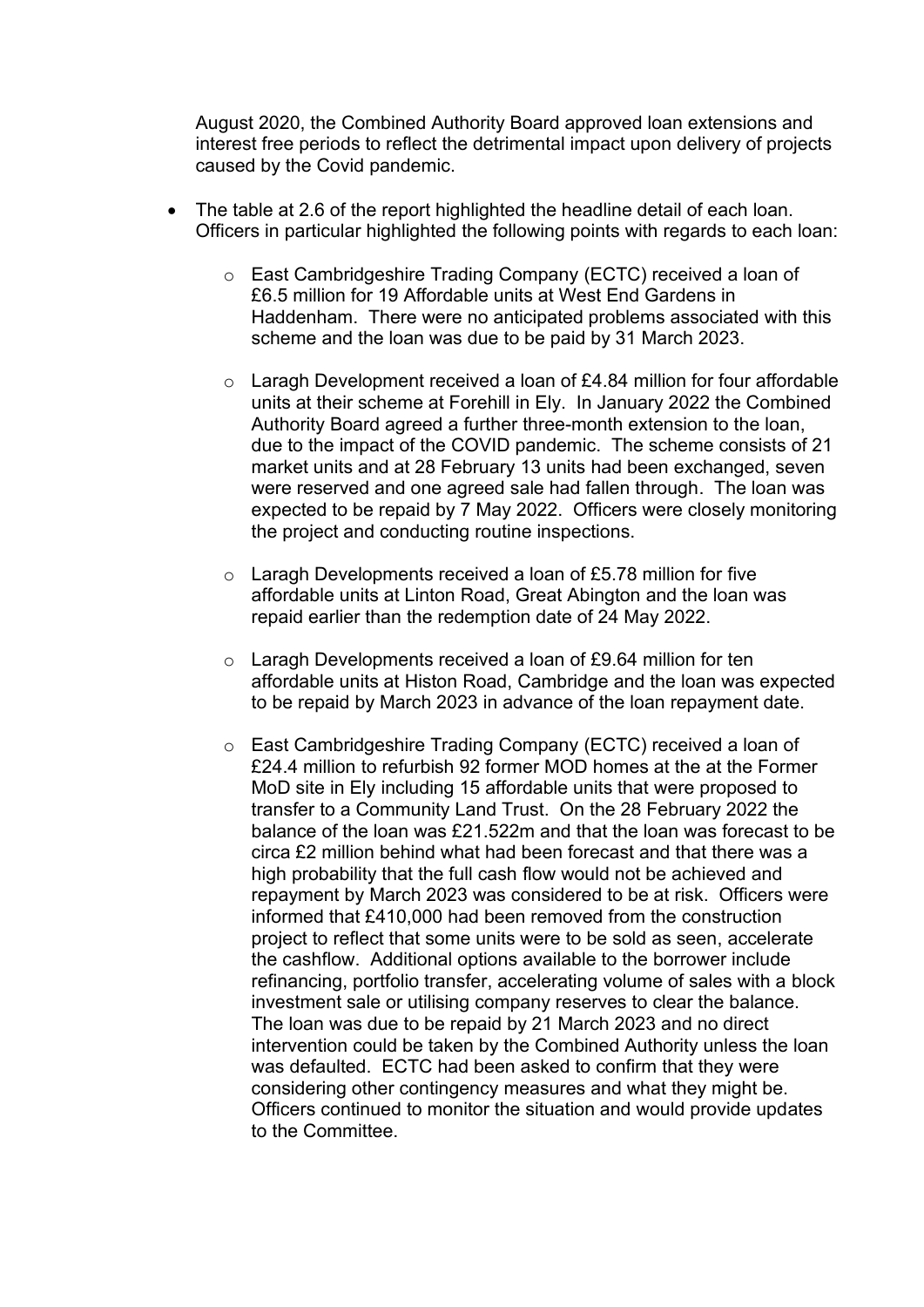Discussing the report Members:

• Queried what actions the Combined Authority had taken to discuss with ECTC about the repayment and questioned whether they were being open and communicative with regards to their contingency plans. Officers confirmed that the situation was being closely monitored and that officers were receiving regular monitoring reports and that the Director of Housing and Development had written to the Manging Director of ECTC to enquire as to what further contingency measures were being considered and that officers would report back to Committee on the outcome of these discussions. The Director of Housing and Development clarified that the Combined Authority had also written to the Board of ECTC and they had been advised that there was a plan being developed and that the Combined Authority would be advised of the plan over the next few months. The Director of Housing and Development stated that in the last few weeks they had seen a pickup in sales and that this needed to be maintained. A Member queried whether this matter should be referred to the Audit and Governance Committee. The Chair stated that the Chief Executive was involved and that there had not been a formal report to the Board but that there was a need for a clear response from ECTC. The Director of Housing and Development explained that if there were more applications for funding and not enough money coming back in from loans, there would be enough capacity in CPCA budgets to act as a bridging mechanism to ensure that there was enough money to keep the housing programme progressing. A Member commented that this would mean that the CPCA could be in a position of subsidising loans which was not an acceptable situation. The Chair explained that historically the toolkit that was developed to support the housing programme supported these loans and the Board agreed the loans and the Combined Authority were now in the position that new affordable housing needed to be funded from the loan returns as this is what the Government had requested as the CPCA would not be receiving any additional funding for this. The Member representing East Cambridgeshire District Council explained that he had just received an update from ECTC and 55 of the units had now been sold that would bring forward £12.4 million and that it was the legal side of the sales that was taking it time and that he did not see that there would be a problem meeting the loan deadline.

In bringing the debate to a close the Chair explained that the loans needed to be monitored by the Committee on a regular two monthly basis and that in the future Housing may be combined with another activity. The Director of Housing and Development explained that he would provide a loan update to the Committee in May. ACTION

It was resolved unanimously to:

Note the current position in respect of outstanding loan repayments required to fund the 2021-2022 Affordable Housing Programme.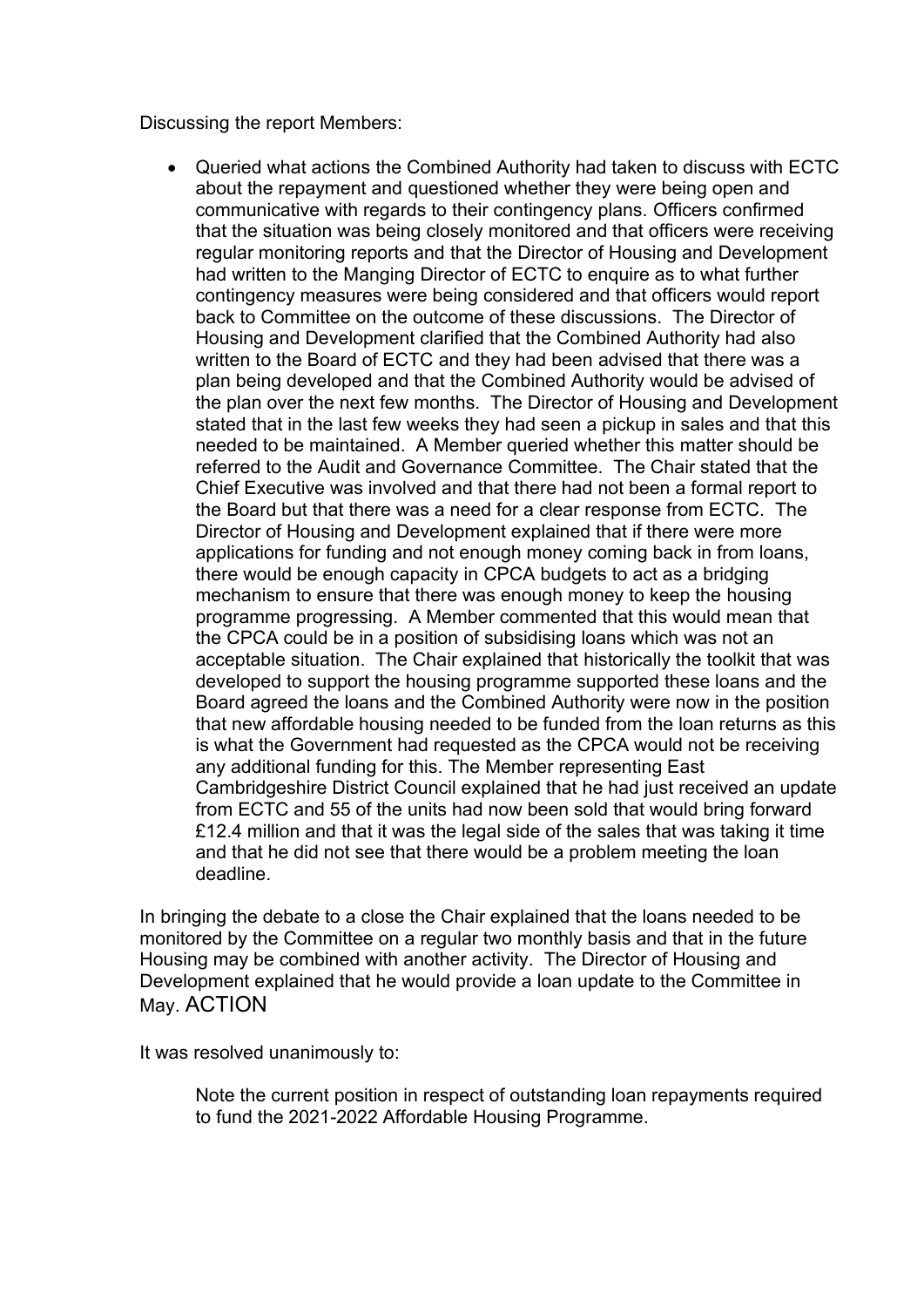### 50. 2021-22 Affordable Housing Programme Scheme Approvals - Wisbech Road, March – Sage

The Committee received a report that sought agreement to an uplift in grant funding on the Affordable Housing Scheme at Wisbech Road, March, from £4,542,000 to £5,248,700 for the delivery of 118 new homes, through the new Housing Provider Sage Housing.

Introducing the report officers updated the Committee on a number of points including:

- The site at Wisbech Road, March was given approval at Housing Committee on 11 November 2019. The site had planning consent for 118 units. The previous provider was Funding Affordable Homes Housing Association (FAHHA), which eventually could not deliver the scheme through as a result of a lack of a funding solution, putting the delivery of the scheme at risk and causing the project to be released.
- Sage Housing replaced FAHHA and were willing to deliver the housing as 100% affordable housing scheme, at a 64%/36% tenure mix of affordable rent and shared ownership, this equated to 76 affordable rent and 42 for shared ownership homes.
- The grant rates at the time of the initial approach in November 2019, were lower and had increased to make the scheme viable. Sage had asked for a grant uplift, making the average grant rate £44.48k. As the site had planning consent and a contractor already on board, they were ready to start on site by the end of March 2022.
- All 118 homes would be delivered by support of the grant. The grant would enable the mixed tenure of the scheme for a much-needed area. The units were all over 90% of NDSS standards.
- The Department for Levelling Up and Housing and Communities (DLUHC) have agreed to the uplift in principle, pending the Housing and Communities Committee approval.

Discussing the report Members:

- Queried whether the scheme on Wisbech Road was wholly affordable housing. Officers explained that the change gave a mix of shared ownership and affordable rent and that there were other developments on Wisbech Road in March.
- Welcomed the scheme and highlighted the real need for the Scheme in Fenland and in particular the shared ownership.

It was resolved unanimously to: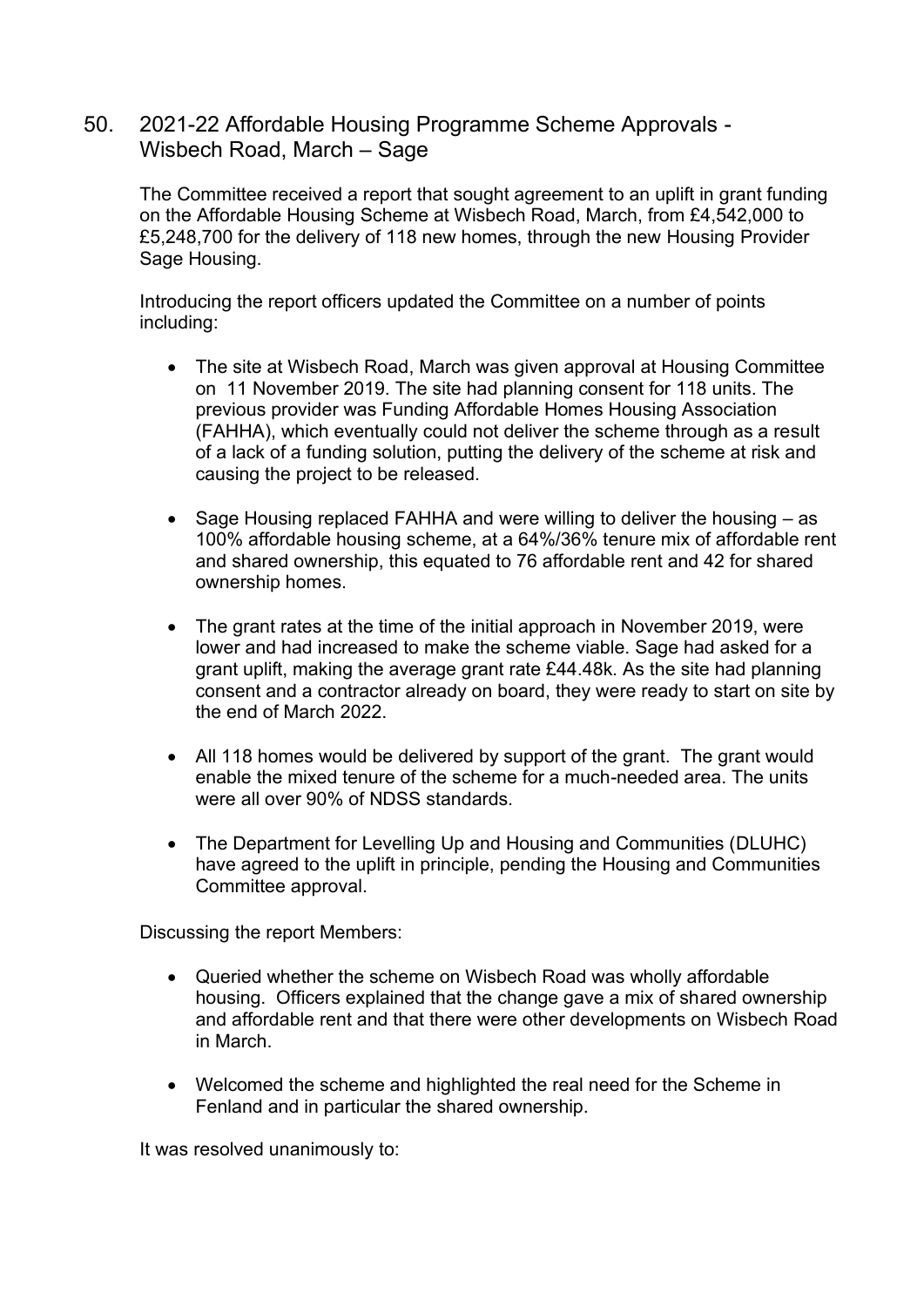Agree to an uplift in grant funding on the affordable housing scheme at Wisbech Road, March, from £4,542,000 to £5,248,700 for the delivery of 118 new homes, through the new housing provider Sage Housing. (DLUHC have agreed to the uplift in principle, pending the Housing and Communities Committee approval.)

#### 51. North East Cambridge Update Report

The Committee considered a report that gave an update on the progress with the North East Cambridge area, and the Housing Infrastructure Fund programme delivery.

Introducing the report officers updated the Committee on a number of points including:

- Large 250 acre site across North East Cambridge, south of the A14, encompassing the Science Park, St Johns Innovation Park, Cambridge Business Park (jointly owned by Cambridge City Council and Anglian Water) and Cambridge Regional College. The plan was to bring forward as a preferred site for just under 8,500 homes.
- At the moment residential development in this area was very restricted because of the ozone and the Waste Water Plant. Redevelopment would be enabled by the relocation of the Plant.
- Three key projects closely related to the development of the area were;
	- o North East Cambridge Area Action plan led by Greater Cambridge Shared Planning Service. The North East Cambridge Area Action Plan was approved at draft Regulation 19 stage by both South Cambridgeshire District Council, and Cambridge City Council in January 2022. In line with the statutory requirements for this plan, it would now be paused pending the submission, and determination of the Development Consent Order for the Relocation project.
	- o Cambridge Waste Water Treatment Plant Relocation Project led by Anglian Water. The third, and final statutory stage for consultation on the CWWTP launched at the end of February and would last for nine weeks. The Development Consent Order (DCO) was expected to be submitted to the Planning Inspectorate (PINS) in Autumn 2022. Once accepted it enters an examination process where Interested Parties are invited by PINS to provide their views.
	- $\circ$  NEC Core Site Development led by Cambridge 4 LLP, a joint venture between Anglian Water and Cambridge City Council (with reserved matters to Cambridge City Council and Anglian Water), with master developers U&I and TOWN. This project was in its very early stages and a public launch took place in February 2022. Focus on